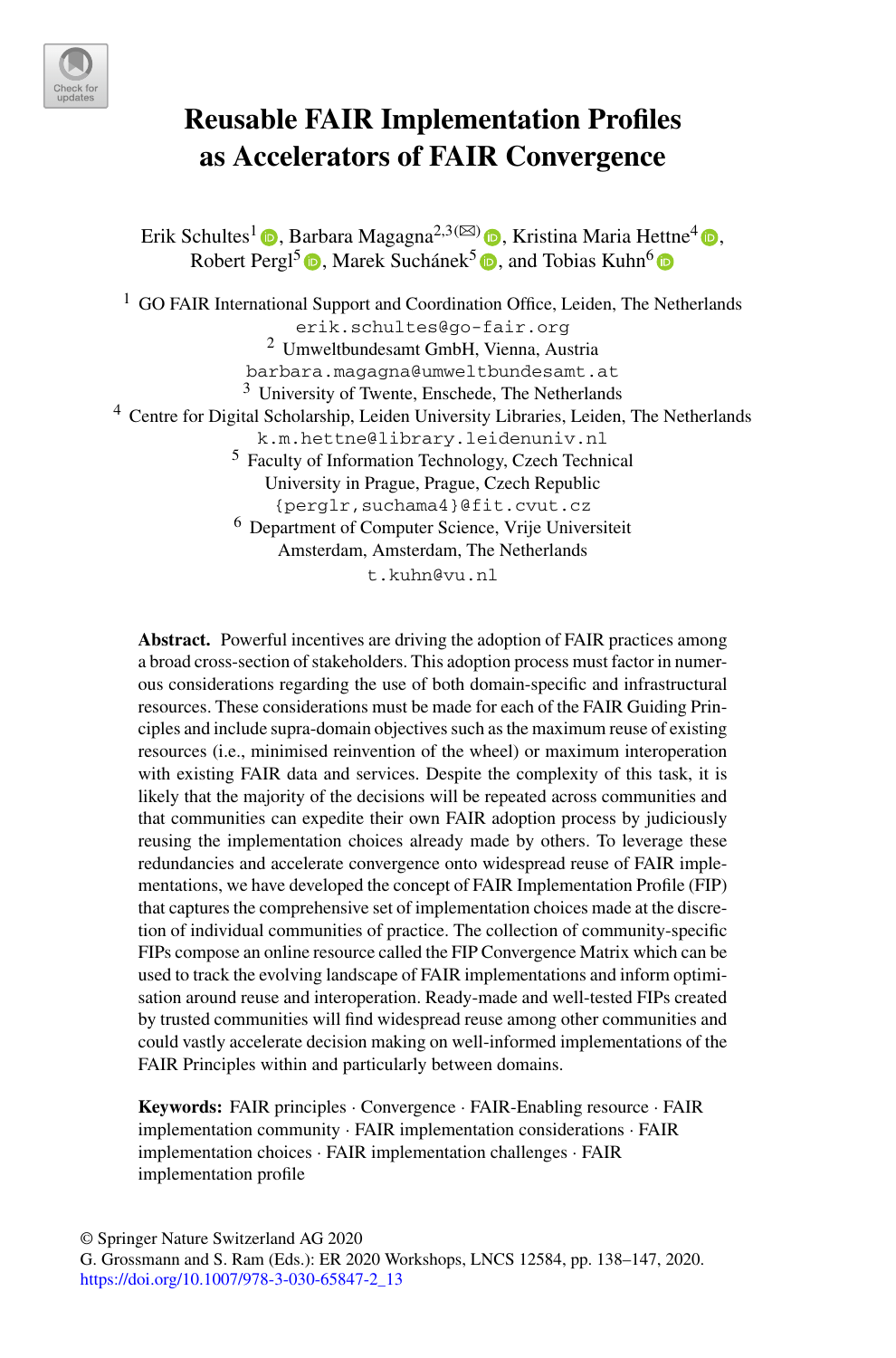### **1 Introduction**

The FAIR Guiding Principles articulate the behaviors expected from digital artifacts that are Findable, Accessible, Interoperable and Reusable by machines [\[1\]](#page-8-0). Although arguably an established term already, the FAIR Principles do not explicitly consider actual implementation choices enabling FAIR behaviors [\[2\]](#page-8-1). For example,

- Principle F2 states that data should be described with rich metadata, but leaves the definition of "rich" and other findability requirements to the discretion of the domain community (which varies from one stakeholder, domain, and application to another, e.g. CERIF, DataCite Metadata Schema or ISO 19115/ISO 19139);
- Principle I1 requests that a formal, accessible, shared, and broadly applicable language for knowledge representation be used to embed machine-actionable semantics (e.g., RDF/OWL, RuleML, CycL) but it gives no recommendation on how to select the best option in any particular use case;
- Principle R1.1 requests that data and metadata be released with clear and accessible usage licenses, but does not specify which of the many digital licensing schemes should actually be applied (e.g., Creative Commons Attribution 4.0 International Public License or Open Data Commons Public Domain Dedication and License).

In each case, the FAIR Principles leave implementation choices to the communities of practice, permitting maximum freedom to operate while at the same time ensuring a high degree of automated Findability, Accessibility, Interoperability, and Reusability. This freedom to operate, while necessary and desirable, has led to the development of a variety of technical solutions which hold the inherent risk of reducing compatibility between stakeholder communities. For example, although initiatives like the European Strategy Forum on Research Infrastructures (ESFRI) or the Research Data Alliance (RDA) are driving the adoption of FAIR practices, different domain communities nonetheless have their own, often well-established implementation preferences and priorities for data reuse. Hence, coordinating a broadly accepted, widely used FAIR implementation approach still remains a global challenge.

In an effort to accelerate broad community convergence [\[3\]](#page-8-2) on FAIR implementation options, the GO FAIR FIP Working Group [\[4\]](#page-8-3) launched the development of the FAIR Convergence Matrix, a collaborative online resource consisting of all the FAIR implementation choices made by different domain communities [\[5\]](#page-8-4). This ongoing activity aims to create a machine-actionable description of the emerging FAIR implementation landscape. This will enable stakeholders to systematically optimise implementation choices with respect to, for example, more streamlined FAIR deployments while at the same time securing some guarantees on the FAIR maturity levels of those deployments and the degree of interoperation that can be expected with Resources created by other communities.

In this paper we first describe the different components of the FAIR Implementation Conceptual Model and the workflow for the creation of community-specific FAIR Implementation Profiles (Sect. [2\)](#page-2-0). In Sect. [3](#page-6-0) we discuss the potential benefits of this approach and how the FAIR Implementation Profile relates to the FAIR Principle R1.3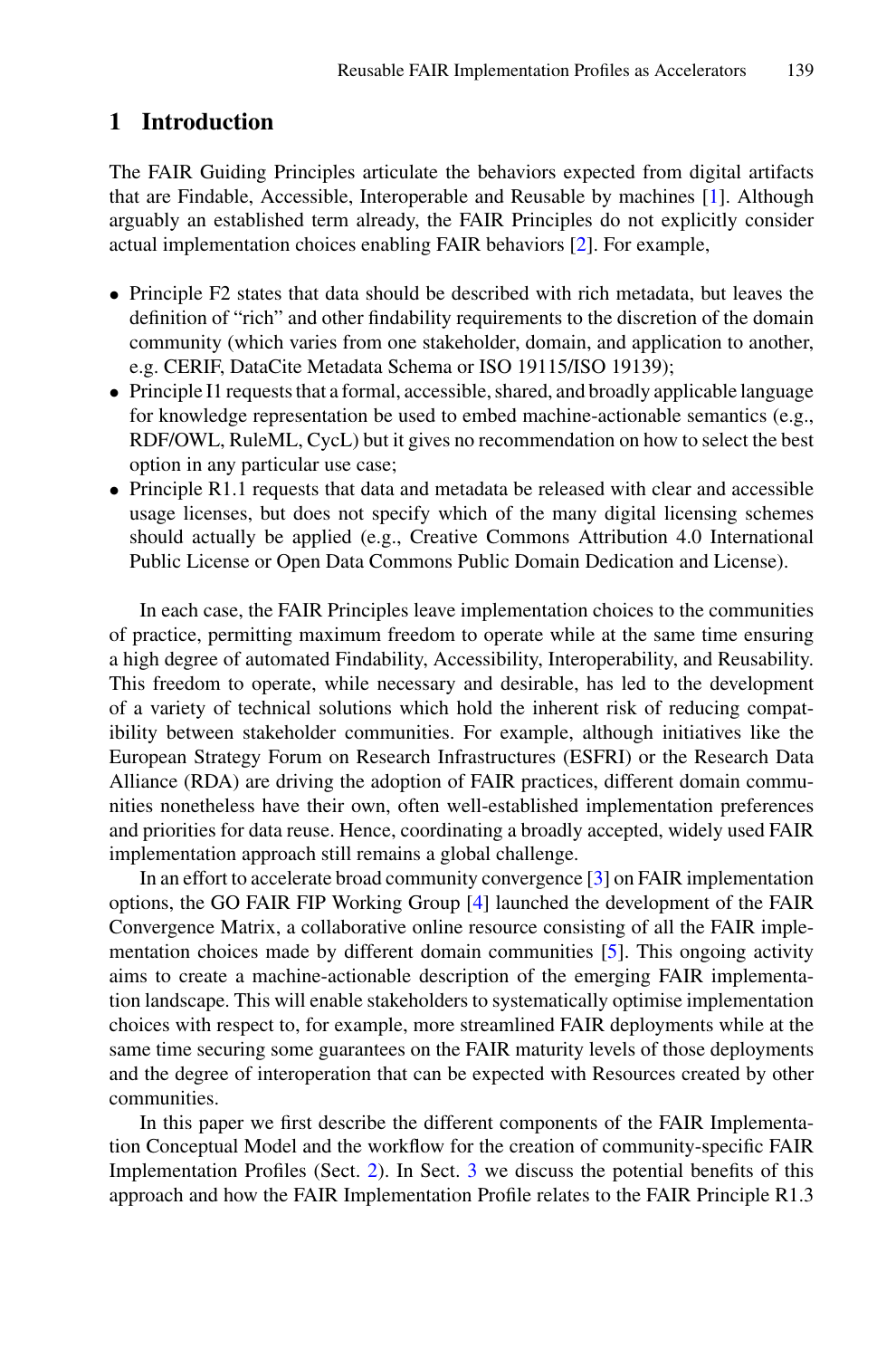and why this contribution is novel in relation to previous work. In Sect. [4](#page-8-5) we conclude by describing upcoming activities and planned improvements to the ongoing work.

### <span id="page-2-0"></span>**2 The FAIR Implementation Profile Conceptual Model and Its Supporting Components**

#### **2.1 FAIR Implementation Profiles**

The FAIR Implementation Profile (FIP) conceptual model [\[6\]](#page-8-6) is based on the developing GO FAIR Ontology [\[7\]](#page-8-7) and is composed of two principal concepts: FAIR Implementation Community and the FAIR-Enabling Digital Resource.

By FAIR Implementation Community (Community) we mean a self-identified organization (composed of more than one person) sharing a common interest that aspires to the creation of FAIR data and services. Typically, a Community forms around a knowledge domain or in the participation in a research infrastructure, or in the commitment to a policy jurisdiction such as those found in a university, a hospital, a province or a county. As such, Communities can be formal (e.g., scholarly society) or informal (e.g., working groups), large or small, influential or not, long-lived (industry associations) or temporary (e.g., funded projects). It may also be useful to identify sub-communities that may be related to specific repositories when dealing with different types of resources (e.g., sensors). In any case, a Community must itself be represented with FAIR (meta)data, by procuring a globally unique and persistent resolvable identifier (GUPRI) usually via a registration process. Every Community registers a Community Data Steward (a single person representing data stewards of the Community who provides a contact point for FIP creation and who likely works in a team of experts coordinating FIP development).

By FAIR-Enabling Digital Resource (Resource) we mean any digital object that provides a function needed to achieve some aspect of FAIRness and is explicitly linked to one or more FAIR Principles. Resources include for instance datasets, metadata, code, protocols, compute resources, computed work units, data policies, data management plans, identifier mechanisms, standards, FAIRification processes, FAIRness assessment criteria and methods, data repositories and/or supporting tools. We define an Implementation Choice as the decision of a Community to reuse a Resource from among existing implementations. If, however, none of these appear suitable, the Community may then accept the Implementation Challenge to create and implement a new solution to solve the identified gap (note that every Resource that forms a Choice, was itself once a Challenge). Choices and Challenges are made on the basis of Considerations that involve numerous Community-specific factors including FAIR Requirements and various sources of Constraints endemic to the Community.

Since early 2019, prototype FIPs have been created for roughly 50 communities (including ESFRIs [\[8\]](#page-8-8) and projects like ENVRI-FAIR [\[9\]](#page-8-9)) as a means to achieve practical development of the conceptual model and its representation. An advanced example of a FIP created by the GO FAIR Virus Outbreak Data Network can be found in both human-readable (PDF) [\[10\]](#page-8-10) and machine-actionable (JSON) formats [\[11\]](#page-8-11).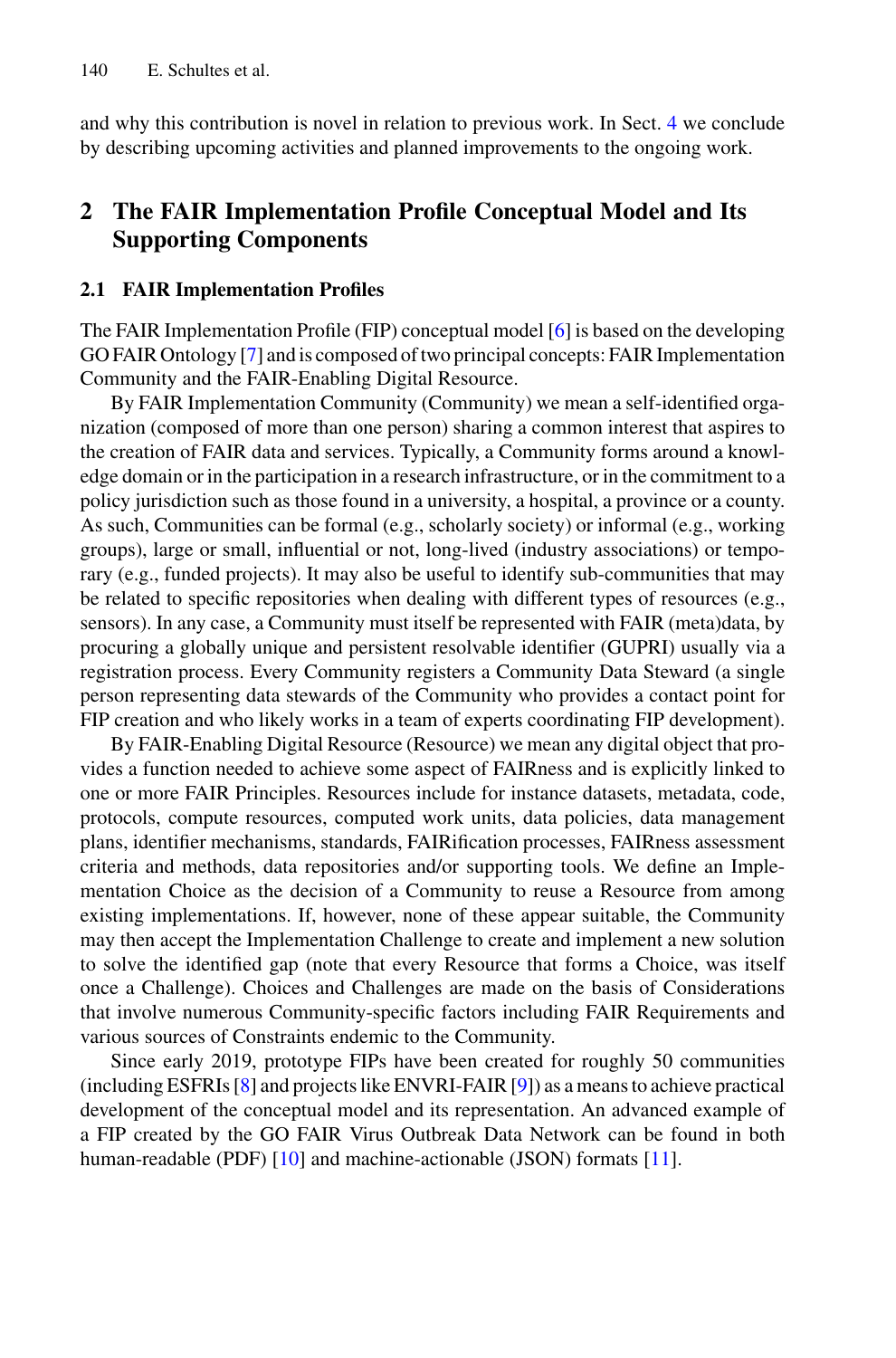#### **2.2 FAIR Implementation Questionnaire**

Although Community Data Stewards may build a FIP de novo, in practice the task can be facilitated and standardized when they are prompted via a questionnaire to systematically list the implementation choices that correspond to each of the FAIR Principles. These choices are drawn from an accumulated listing of existing or proposed Resources. The GO FAIR FIP Working Group has developed the FIP questionnaire in a series of hackathons since January 2019, carefully aligning questions and accommodating the complex space of potential answers with the aim to ensure machine-actionable FIPs. The current version 4.0 questionnaire (with 21 questions covering the FAIR Principles) is accessible on GitHub [\[12\]](#page-8-12).

A tool in which the FIP questionnaire is currently implemented is the Data Stewardship Wizard (DSW) [\[13\]](#page-8-13). The DSW platform provides an efficient means to capture implementation Choices and Challenges by directly linking to canonical references for Resources issued in public registries, such as FAIRsharing.org (see Fig. [1\)](#page-3-0). In turn, the DSW tool enables the FIP to be output in various file formats, both human and machinereadable including the development of custom export templates. In this case, the DSW has been repurposed from its original application as a data management/stewardship planning tool into a FIP capture tool by substituting the data stewardship knowledge model (i.e., extensible and evolvable definition of a questionnaire) with a newly created one corresponding to the FIP questionnaire. As such, we refer to the new knowledge model and interface as the "FIP Wizard" which is publicly accessible [\[14\]](#page-9-0).

```
Ouestions
[1] F1 What globally unique, persistent, resolvable identifiers do you use for metadata records?
Ancwers
 [1.a.1] Choose your answer from FAIRsharing
 Persistent Uniform Resource Locator
 FAIRsharing https://fairsharing.org/bsg-s001183
 \sqrt{1.a.2 If you do not see your resource in FAIRsharing, then add your resource description here
 [1.a.3] Considerations
 Comments on the choice of this FAIR-Enabling Resource. These comments may include requirements or
  constraints unique to your FIC (for example, now this choice may impact the fundability of your data within or
 between domains).
 PIRIs are widely used in the FAIR Data Point, which is the infrastructure choice of the VODAN IN community
```
<span id="page-3-0"></span>**Fig. 1.** An implementation choice of the VODAN Community in the FIP Wizard for F1

#### **2.3 FIPs as FAIR Digital Objects**

FIPs created in the FIP Wizard can be represented as collections of assertions having the form *<Community><Chooses* to reuse*><Resource>* or *<Community><*accepts the *Challenge* to build*><Resource>*. All assertions having the same Community as the subject compose the FIP for that Community. This graph structure where a single subject has multiple predicate-object pairs is called a Knowlet [\[15\]](#page-9-1). The Knowlet structure of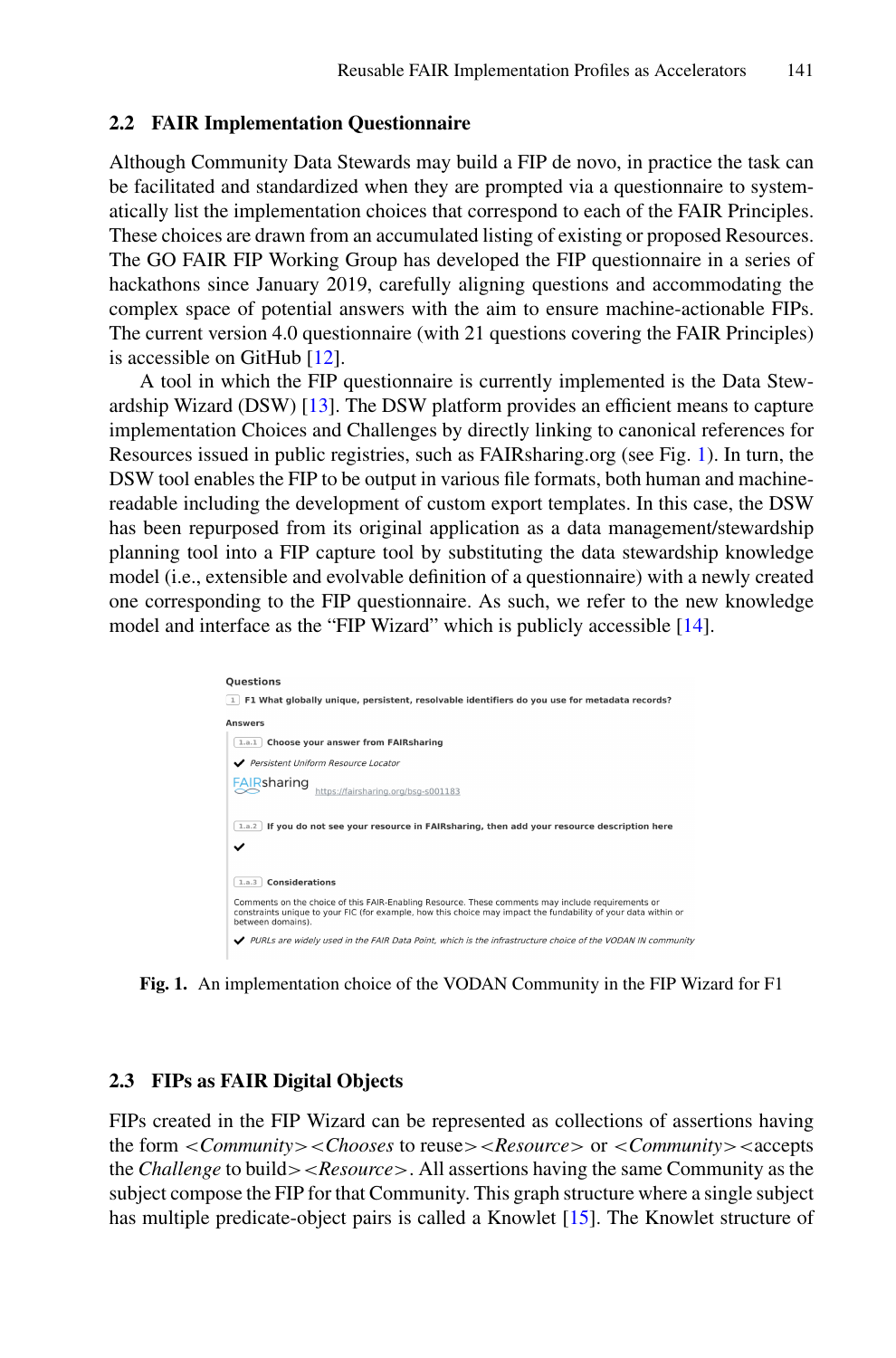the FIP can itself be encapsulated as a FAIR Digital Object (FDO) having GUPRIs, type specifications and other FAIR metadata components [\[16\]](#page-9-2). As new FIPs are created, and existing FIPs are revised with alternative choices or extended when novel technologies are introduced, the FIP FDO is updated and versioned with provenance trails. These features allow FIPs to have ownership/authorship, to be cited, and will therefore accumulate value to its creators. This will incentivise the ongoing curation and maintenance of the FIP by its Community and garner reputation and trust that engenders reuse by others when making their own FAIR implementation choices. Moreover, applications that perform automated inference over Knowlets will open a range of potential analyses assisting in the optimization of FIPs or clusters of FIPs with respect to well-defined convergence objectives. Because the FIP Wizard captures and outputs Community-specific FIPs as JSON, we have written custom pipelines to convert the FIP Wizard format to nanopublications [\[17\]](#page-9-3) that can then be permanently published on the decentralized, federated nanopublication server network [\[18\]](#page-9-4).

### **2.4 The FIP Convergence Matrix**

Over time, as numerous Communities independently create FIPs (whether manually or via tools such as the FIPWizard) it will be possible to accumulate a comprehensive listing of FAIR-Enabling Resources reflecting the current technology landscape supporting FAIR data and services. Based on patterns of use and reuse of existing Resources, transparent strategies for optimal coordination in the revision of existing, or the creation of novel FIPs could be derived.

For example, Fig. [2](#page-5-0) depicts an idealized repository of FIPs, each column representing a Community, each row a Resource linked to the appropriate FAIR Principle(s). The list of implementation choices for each principle might be tediously long but will be filterable on a variety of criteria including the frequency of its use in other research domains, its FAIR maturity level, or its endorsement by trusted organizations such as funding agencies.

FIPs may be similar or divergent, but in any case, are likely to compose a unique 'signature' for each Community. In its simplest formulation, for each Resource listed in rows, a Community may choose to either use (1) or not use (0) that Resource. In this idealized 'binary' limit the FIP could be represented as a bit string (for example, the FIP for Community C in Fig. [2](#page-5-0) would be represented as  $\{0,1,0,1,0,1,0,1\}$ ). In this binary vector representation, the FIP composes a community-specific 'fingerprint' that can be used to map the similarity distribution of FAIR implementation decisions (using for example, vector matching techniques). As depicted here, Communities A-D have each created distinct FIPs. In contrast, Communities E-H have chosen to reuse the profile of Community C (red arrows). Community I has also adopted the FIP of Community C but in this case, with 2 modifications (red circles for Resource 3 and Resource 5). Community J has adopted the exact FIP of Community 4 (blue arrow). FIP reuse leads to increasing similarity among FIPs in the Matrix which can be taken as a metric for convergence. In a manner similar to the Knowlet representation of the FIP, the fingerprint can itself be treated as FAIR data, including its representation as a FAIR Digital Object.

However, in practice, responses to the questionnaire are more nuanced than binary 'use/do not use' and require additional codes or in some cases even free-text responses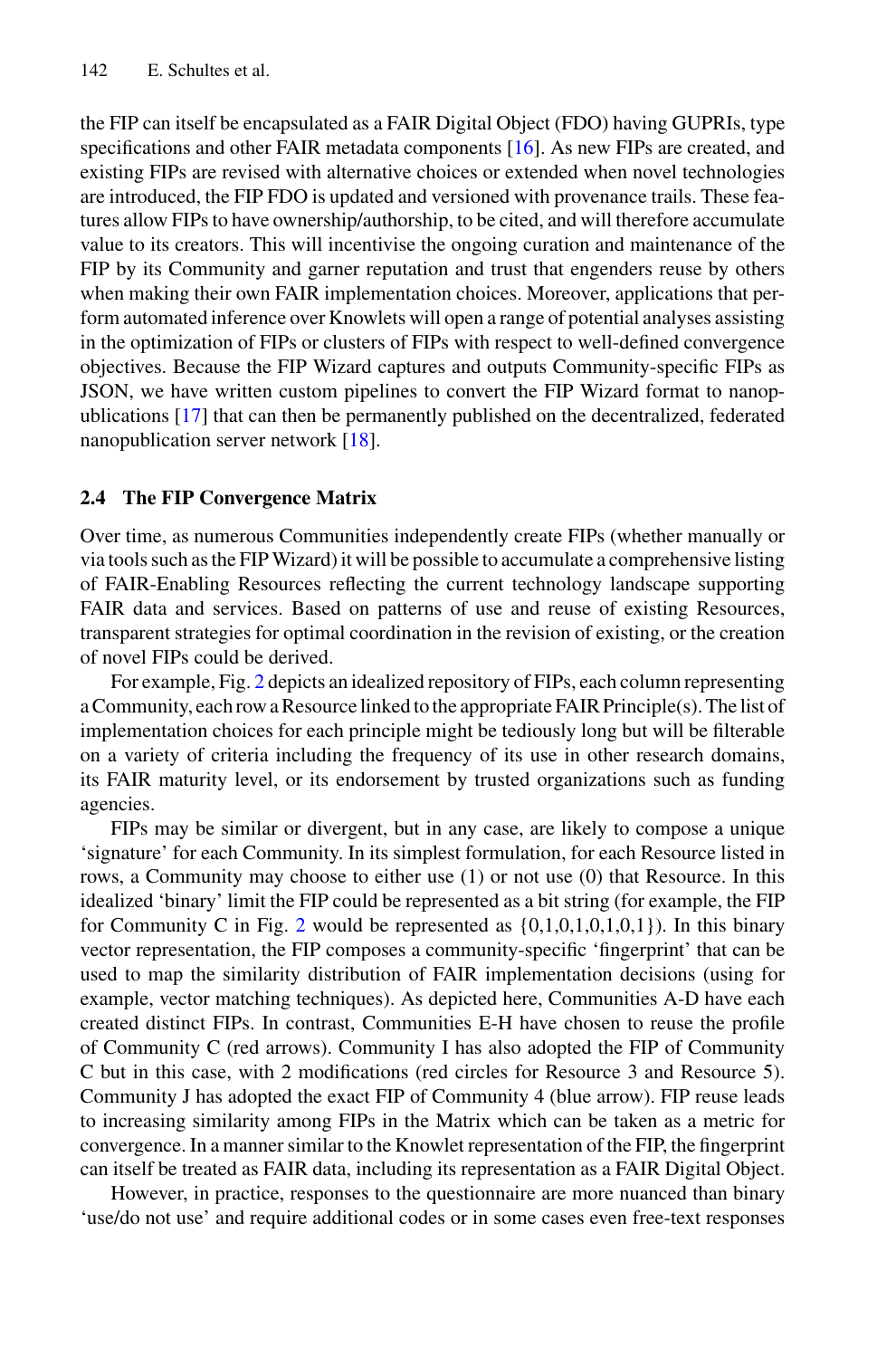

<span id="page-5-0"></span>**Fig. 2.** FIP Convergence Matrix with registered Community Choices regarding the use of FAIR-Enabling Resources, which are made available for reuse by other Communities. (Color figure online)

(for example, from preliminary results working with roughly 50 research communities throughout Europe, it is clear that Community Data Stewards often wish to declare "we do not use this Resource yet, but have a project to implement in the next year"). Furthermore, alongside the FIP as a digital fingerprint it is vital to also publish the Considerations (captured as free text) as a separate referenceable record in order to make the reasons for the implementation choices and challenges intelligible to others and thereby making FIP reuse better fit for purpose.

The ultimate goal of this analysis is to align FIPs from different Communities in order to achieve convergence on the reuse of existing Resources and interoperation between the FAIR data and services of each Community. Hence, we refer to a FIP repository as the FIP Convergence Matrix. Although we can be confident that the FIP Wizard and the Nanopublication Server Network which currently store FIPs are reliable repositories, the FIP Convergence Matrix should eventually be sustained by a global and trusted data-mandated organization as an Open and FAIR resource, whether it be a centralized registry or a distributed network of repositories.

#### **2.5 An Emerging FIP Architecture and Workflow**

The FIP conceptual model and its various supporting components that are in development by the GO FAIR FIP Working Group compose a workflow for FIP creation and reuse.

The process of FIP creation begins by defining the Community description itself as a Resource. This includes the creation of a corresponding GUPRI and designation of a Community Data Steward. This minimal Community template has been used in the Nanobench tool [\[19\]](#page-9-5) to mint nanopublications for a Community with a GUPRI and metadata like its research domain, time/date and versioning information [\[20\]](#page-9-6).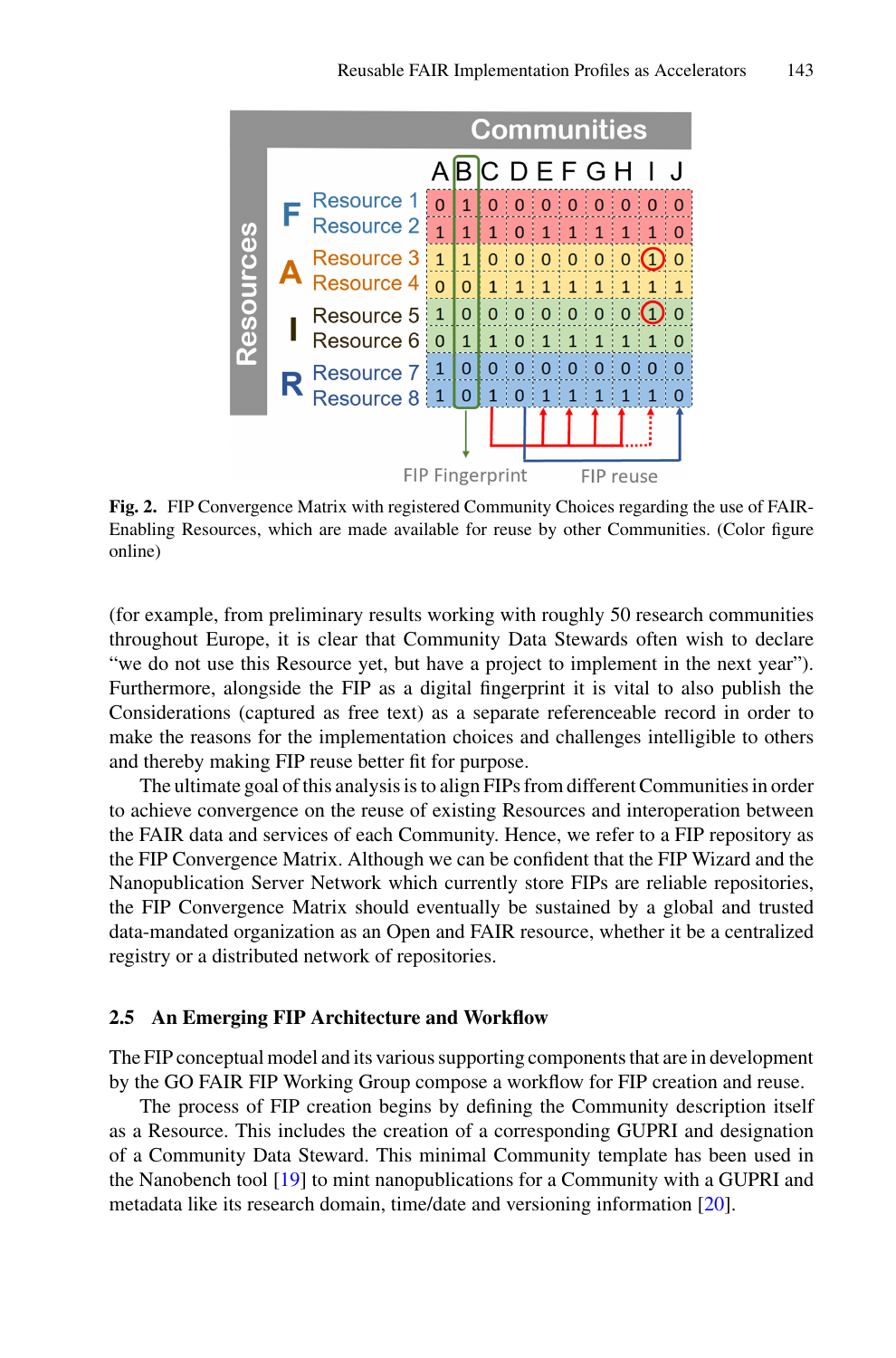Following the completion of the FIP questionnaire in the FIP Wizard, all FAIR implementation choices can be linked to the Community, creating an unambiguous machineactionable FIP. FIPs can then be exposed as FAIR Digital Objects which in turn can be collected in the FIP Convergence Matrix repository yielding an overview of the FAIR implementation landscape. The FIP Convergence Matrix composed of FIP fingerprints facilitates systematic analyses over these landscapes leading to FIP optimization.

# <span id="page-6-0"></span>**3 Discussion**

### **3.1 FIPs and FAIR Convergence**

Entering the FIP Wizard, confronting a complicated questionnaire that is likely to exceed the expertise of any single person, and then researching and declaring FAIR implementation decisions is a tedious and costly investment. However, once made, the FIP FDOs are reusable and can be shared with others in a number of important ways. This has the potential to lead to the rapid convergence and scaling required to realise the Internet of FAIR data and services in short time frames. This is especially true for FIPs authored or sanctioned by trusted domain authorities such as scholarly societies, scientific unions, GO FAIR Implementation Networks, or industry associations. Shareable and reusable FIPs can be used as a 'default setting' to kick-start FIP creation by other communities that aspire to adopt FAIR practices. However, organizations having cross-disciplinary or administrative mandates - such as repositories and national archives, funding agencies or publishers - may also define FIPs that would be seen as target implementation profiles by data producers. Likewise, data-related organizations, such as the GO FAIR Foundation, the Research Data Alliance, CODATA, and the World Data System could also create and endorse FIPs as they do for other best practices. As more FIPs accumulate, it should be possible to harness positive feedback where FIPs can inform the creation of other FIPs, leading potentially to easily reusable solutions and rapid convergence in this otherwise complex space. The reuse of carefully crafted FIPs has at least two important, and deeply related applications:

*First, Trusted FIPs as Defaults in the FIP Convergence Matrix:* The optimized FIPs composed, maintained and endorsed by trusted authorities can be offered in the Convergence Matrix as 'one-click' defaults for other communities to adopt and reuse, in whole or in part, as they see fit.

*Second, Trusted FIPs as Defaults in Data Stewardship Plans:* Once a FIP has been published in the FIP Convergence Matrix, it can be seen as the FAIR component of any data management/stewardship plan. The FIP could even inform community-specific 'autocomplete' functions in data management/stewardship planning tools assisting the data steward.

Community declared FIPs can be objectively evaluated on the basis of different attributes. For example, by inspecting each Resource listed in the FIP, it will be possible to calculate the degree to which the FIP maximises the reuse of existing Resources or the degree to which the FIP ensures interoperability. In addition, FIPs can be evaluated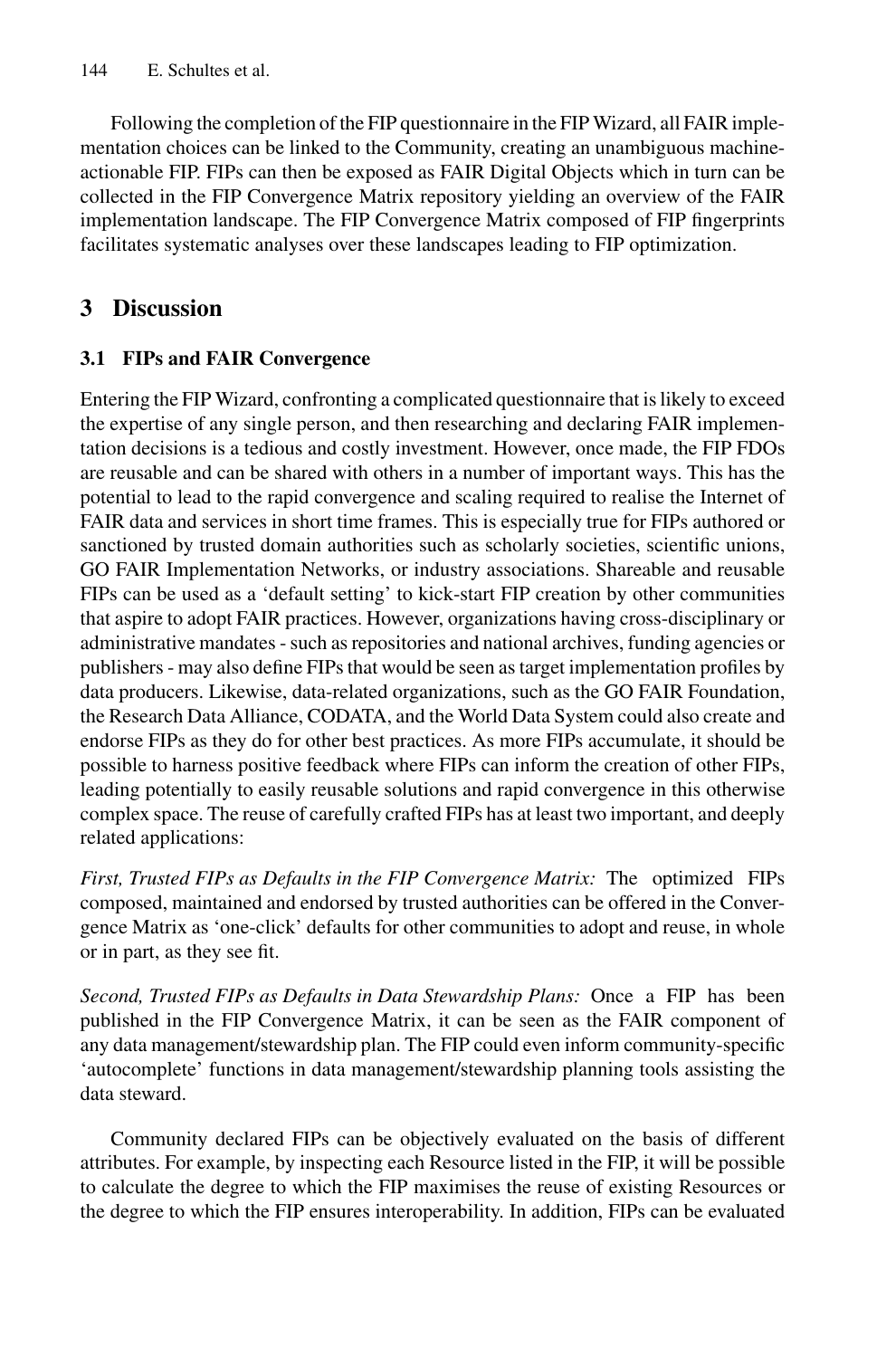against various maturity indicators, while taking into account actual cost estimates for implementation.

As such, the FIP can itself be systematically optimized through judicious consideration and revision of implementation choices. Given the potential economic impact of "going FAIR" [\[21\]](#page-9-7), there will likely emerge sophisticated FIP optimisation applications that could even include machine learning approaches that offer "suggestions" on how to improve a FIP for a given purpose. Advanced stages of FIP analysis will eventually lead to the identification and examination of FAIR technology 'gaps', spurring innovation of next-generation FAIR technologies.

The FAIR Principle R1.3 states that "(Meta)data meet domain-relevant Community standards". This is the only explicit reference in the FAIR Principles to the role played by domain-specific communities in FAIR. It is interesting to note that an advanced, online, automated, FAIR maturity evaluation system [\[22\]](#page-9-8) did not attempt to implement a maturity indicator for FAIR Principle R1.3. It was not obvious during the development of the evaluator system how to test for "domain-relevant Community standards" as there exists, in general, no venue where communities publicly and in machine-readable formats declare data and metadata standards, and other FAIR practices. We propose the existence of a valid, machine-actionable FIP be adopted as a maturity indicator for FAIR Principle R1.3.

#### **3.2 Related Work**

Although the FAIR Guiding Principles are numerously cited (~3000 citations of [\[1\]](#page-8-0)) and strongly supported by the EOSC initiative to push Europe towards a culture of open research, there are currently no broadly accepted FAIR solutions. Most of the work today is on the topic of FAIR data assessment approaches, be it quantitative measurements with Maturity Indicator tests [\[22\]](#page-9-8) or qualitative assessment tools like those from DANS [\[23\]](#page-9-9), CSIRO [\[24\]](#page-9-10) or from the RDA FAIR Data Maturity Model Working Group [\[25\]](#page-9-11). Relevant work on the uptake of good FAIR practices is being driven by the FAIRsFAIR project that issued FAIR semantic recommendations recently [\[26\]](#page-9-12). Also, standardization efforts such as the CoreTrustSeal certification procedures [\[27\]](#page-9-13) will leverage the adoption of FAIR data management practices for trustworthy data repositories. As for the tools, in [\[28\]](#page-9-14), the authors analysed and commented on the current trends and convergence in data management tools with respect to FAIR data stewardship and machine-actionability.

Other attempts are trying to foster harmonisation on specific aspects of the FAIR Principles, or focus on a specific domain. The project ENVRI-FAIR emphasizes the need to implement common FAIR policies and interoperability solutions across environmental research infrastructures. One way to foster convergence is to provide technical demonstrators for research infrastructures that adopt FAIR implementations offered by others [\[29\]](#page-9-15). The RDA I-ADOPT WG is developing on Interoperability Framework for seamless cross-domain terminology alignment for observable property descriptions [\[30\]](#page-9-16). In an effort to support and harmonise metadata applications toward FAIR, the GO FAIR initiative has launched a systematic and scalable approach to the creation of machineactionable metadata called Metadata for Machines (M4M) Workshops [\[31\]](#page-9-17). As such, the FIP approach is novel in the sense that it offers a transparent vehicle for very specific, yet open and flexible Community-based solutions for each of the FAIR Principles.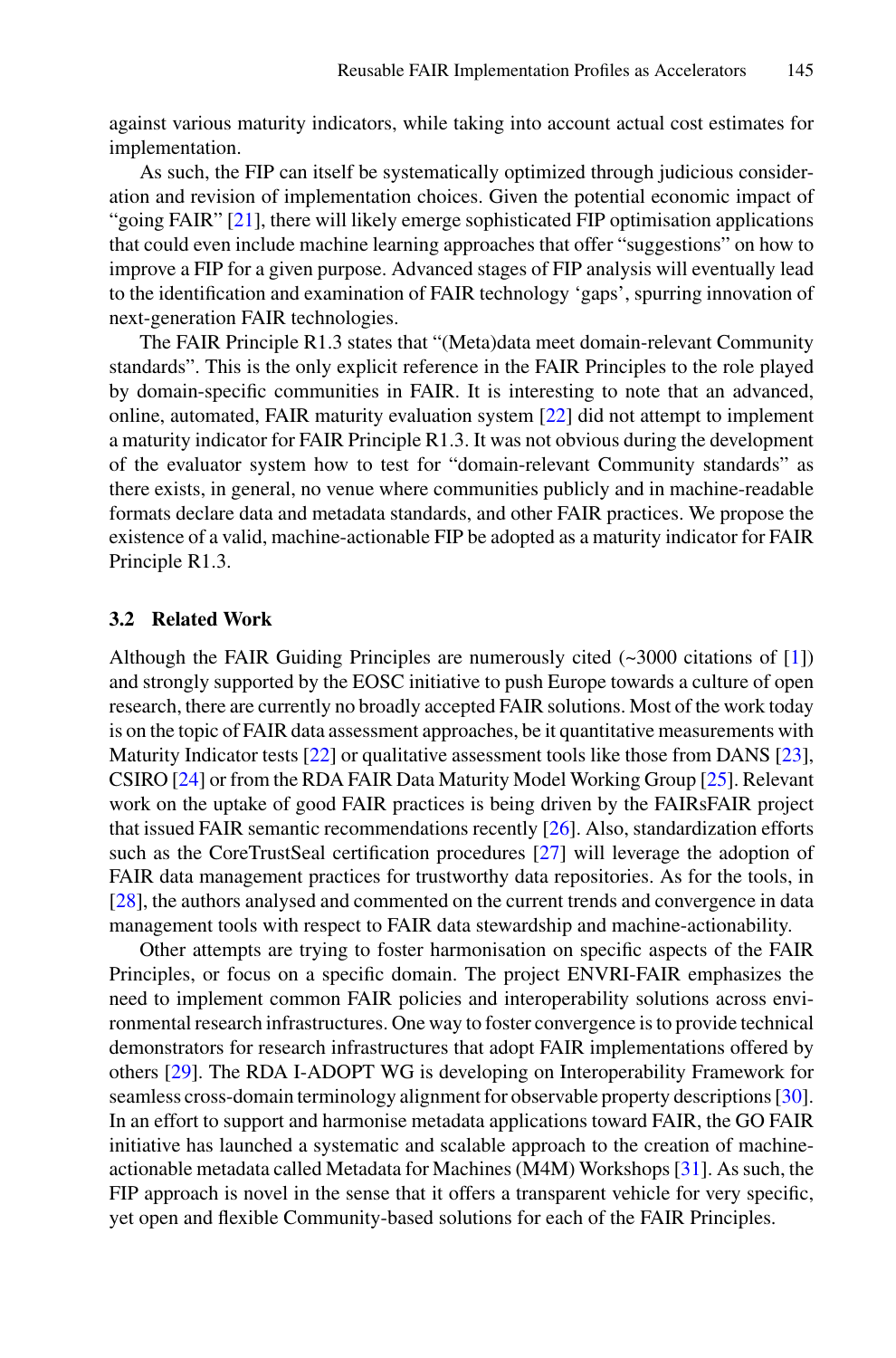## <span id="page-8-5"></span>**4 Conclusion**

FIP creation is not a goal in itself. The ultimate objective is to accelerate convergence onto widespread FAIR implementations. This calls also for a coordinated effort to create an agreed compilation of FAIR-Enabling Resources. The practical testing and uptake of the FIP conceptual model and its supporting tools signals promising applications across a broad spectrum of knowledge domains: from environmental sciences, like in ENVRI-FAIR using the FIP approach in its recurring FAIR assessment evaluation [\[9\]](#page-8-9) to life sciences with the GO FAIR Virus Outbreak Data Network (VODAN Implementation Network), which has now published its version  $1.0$  FIP  $[10, 11]$  $[10, 11]$  $[10, 11]$ . FIP creation also features prominently in a series of hackathons leading up to the GO FAIR/CODATA Convergence Symposium 2020 [\[32\]](#page-9-18) where five diverse communities attempt to demonstrate FIPmediated FAIR convergence.

**Acknowledgements.** This work was carried out in the context of the GO FAIR VODAN Implementation Network (supported also by the GO FAIR Foundation) and ENVRI-FAIR. ENVRI-FAIR has received funding from the European Union's Horizon 2020 research and innovation programme under grant agreement No. 824068.

# **References**

- <span id="page-8-0"></span>1. Wilkinson, M., Dumontier, M., Aalbersberg, I., et al.: The FAIR guiding principles for scien[tific data management and stewardship. Sci. Data](https://doi.org/10.1038/sdata.2016.18) **3**, 160018 (2016). https://doi.org/10.1038/ sdata.2016.18
- <span id="page-8-1"></span>2. Jacobsen, A., et al.: FAIR principles: interpretations and implementation considerations. Data Intell. **2**(1–2), 10–29 (2020). [https://doi.org/10.1162/dint\\_r\\_00024](https://doi.org/10.1162/dint_r_00024)
- <span id="page-8-2"></span>3. Wittenburg, P., Strawn, G.: Common Patterns in Revolutionary Infrastructures and Data (2018). [https://www.rd-alliance.org/sites/default/files/Common\\_Patterns\\_in\\_Revolutio](https://www.rd-alliance.org/sites/default/files/Common_Patterns_in_Revolutionising_Infrastructures-final.pdf) nising\_Infrastructures-final.pdf. Accessed 10 Aug 2020
- <span id="page-8-3"></span>4. FAIR Implementation Profile. [https://www.go-fair.org/how-to-go-fair/fair-implementation](https://www.go-fair.org/how-to-go-fair/fair-implementation-profile/)profile/. Accessed 10 Aug 2020
- <span id="page-8-4"></span>5. Sustkova, H.P., et al.: FAIR convergence matrix: optimizing the reuse of existing FAIR-related resources. Data Intell. **2**(1–2), 158–170 (2019)
- <span id="page-8-6"></span>6. FAIR Implementation Profile Conceptual Model. https://github.com/go-fair-ins/GO-FAIR-[Ontology/tree/master/Models/FIP. Accessed 10 Aug 2020](https://github.com/go-fair-ins/GO-FAIR-Ontology/tree/master/Models/FIP)
- <span id="page-8-7"></span>7. GO FAIR ontology. [https://github.com/go-fair-ins/GO-FAIR-Ontology.](https://github.com/go-fair-ins/GO-FAIR-Ontology) Accessed 10 Aug 2020
- <span id="page-8-8"></span>8. GEDE-IN Survey and Analysis. [https://osf.io/jd5fp/.](https://osf.io/jd5fp/) Accessed 10 Aug 2020
- <span id="page-8-9"></span>9. Magagna, B., Adamaki, A., Liao, X., Rabissoni, R., Zhao, Z.: ENVRI-FAIR D5.1 Require[ment analysis, technology review and gap analysis of environmental RIs \(2020\).](https://doi.org/10.5281/ZENODO.3884998) https://doi. org/10.5281/ZENODO.3884998
- <span id="page-8-10"></span>10. Human Readable VODAN FIP. <https://doi.org/10.17605/OSF.IO/P2X7M>
- <span id="page-8-11"></span>11. Machine Actionable VODAN FIP. <https://doi.org/10.17605/OSF.IO/P2X7M>
- <span id="page-8-12"></span>12. FIP questions. [https://github.com/go-fair-ins/GO-FAIR-Ontology/blob/master/Models/FIP/](https://github.com/go-fair-ins/GO-FAIR-Ontology/blob/master/Models/FIP/FIP-MM.pdf) FIP-MM.pdf. Accessed 10 Aug 2020
- <span id="page-8-13"></span>13. Pergl, R., Hooft, R., Suchánek, M., Knaisl, V., Slifka, J.: Data stewardship wizard: a tool bringing together researchers, data stewards, and data experts around data management planning. Data Sci. J. **18**(1), 59 (2019). <https://doi.org/10.5334/dsj-2019-059>